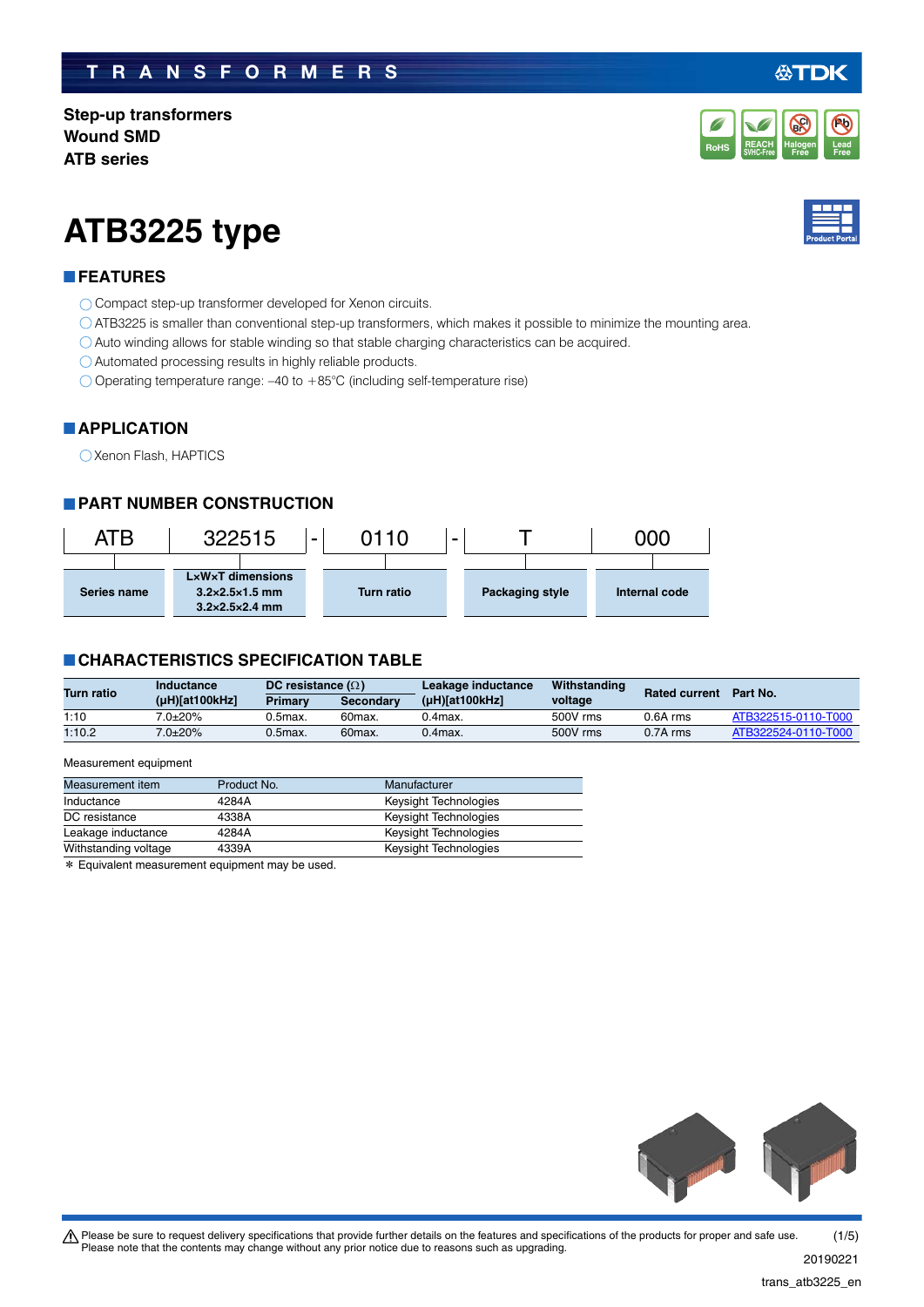# **ATB3225 type**

### **INDUCTANCE VS. DC BIAS CHARACTERISTICS**



| Product No. | Manufacturer          |
|-------------|-----------------------|
| 4284A       | Keysight Technologies |
|             |                       |

\* Equivalent measurement equipment may be used.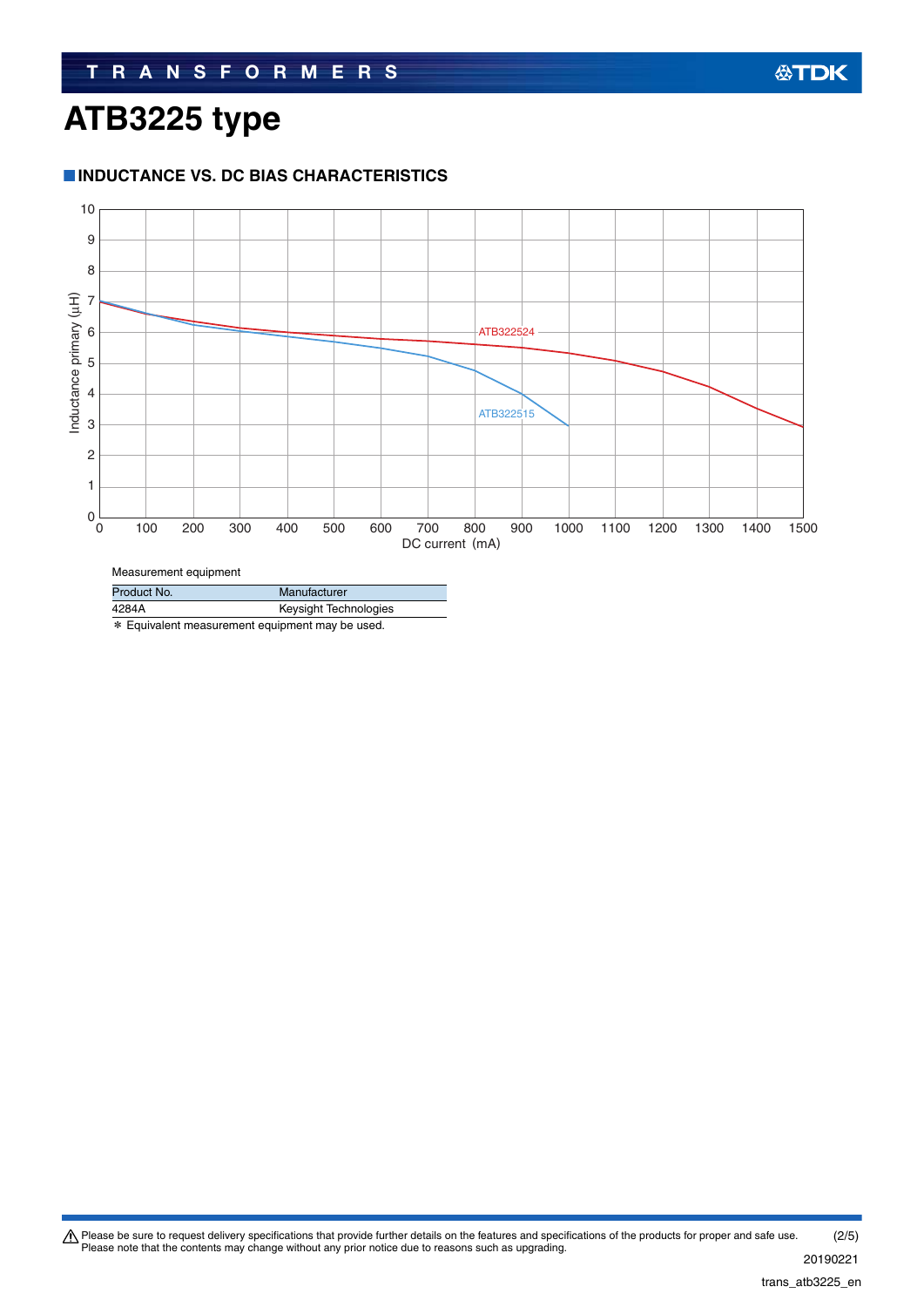# **ATB3225 type**

### **SHAPE & DIMENSIONS**





#### **ATB322515 ATB322524**



Dimensions in mm

#### **RECOMMENDED LAND PATTERN**





#### **CIRCUIT DIAGRAM RECOMMENDED REFLOW PROFILE**



Please be sure to request delivery specifications that provide further details on the features and specifications of the products for proper and safe use.<br>Please note that the contents may change without any prior notice d (3/5)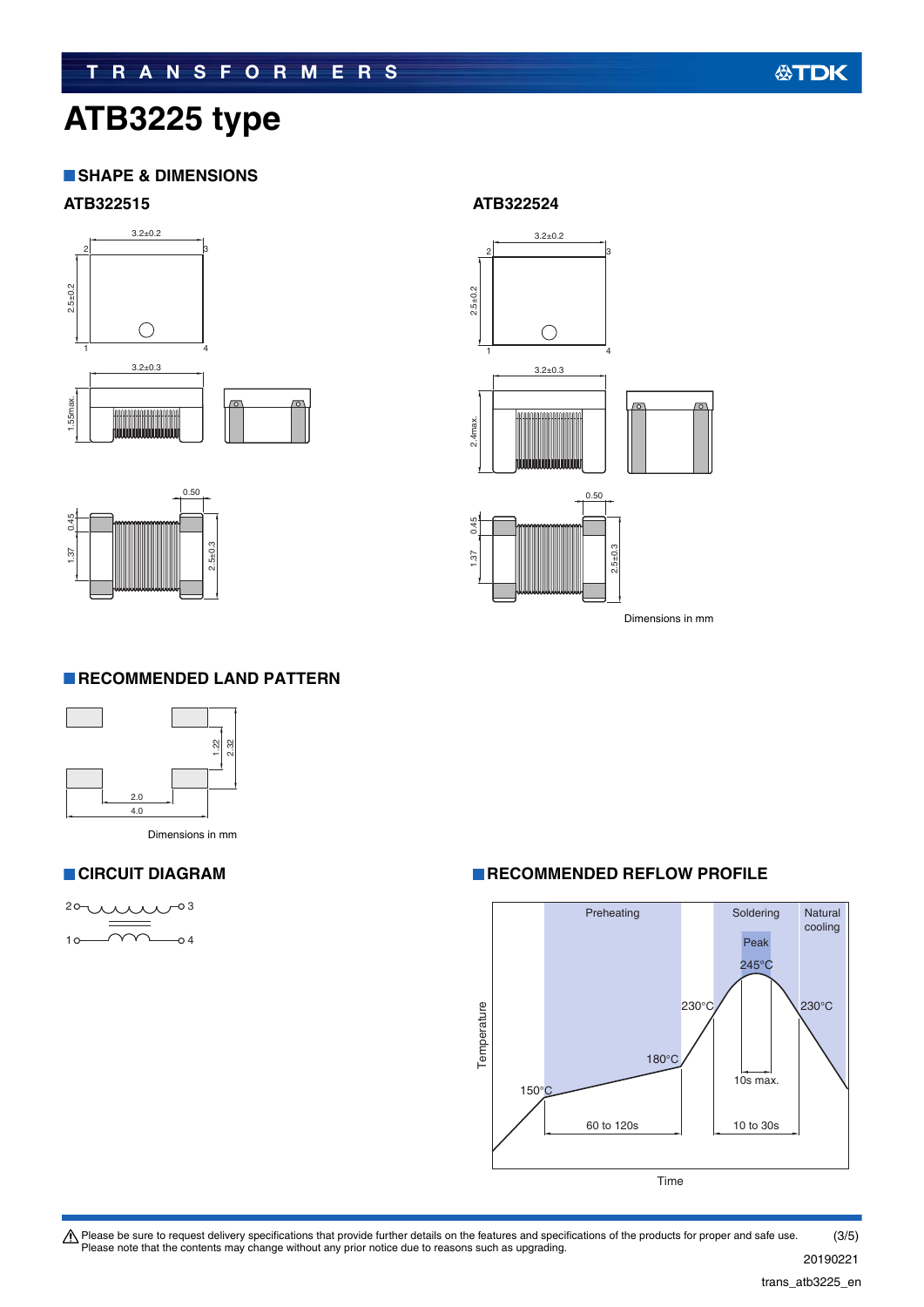# **TRANSFORMERS**

# **ATB3225 type**

## **PACKAGING STYLE**

**REEL DIMENSIONS**



Dimensions in mm

#### **TAPE DIMENSIONS**



| Type      |             |             |                |
|-----------|-------------|-------------|----------------|
| ATB322515 | $2.9 + 0.1$ | $3.6 + 0.1$ | $1.6 + 0.05$   |
| ATB322524 | $2.9 + 0.1$ | $3.6 + 0.1$ | $2.5 \pm 0.05$ |

Dimensions in mm

#### **PACKAGE QUANTITY**

Package quantity 1,000 pcs/reel

## **TEMPERATURE RANGE, INDIVIDUAL WEIGHT**

| <b>Type</b> | <b>Operating</b><br>temperature range* | <b>Storage</b><br>temperature range** | <b>Individual</b><br>weight |
|-------------|----------------------------------------|---------------------------------------|-----------------------------|
| ATB322515   | $-40$ to $+85^{\circ}$ C               | $-40$ to $+85^{\circ}$ C              | 50 mg                       |
| ATB322524   | $-40$ to $+85^{\circ}$ C               | $-40$ to $+85^{\circ}$ C              | 80 mg                       |

\* Operating temperature range includes self-temperature rise.

\*\* The storage temperature range is for after the assembly.